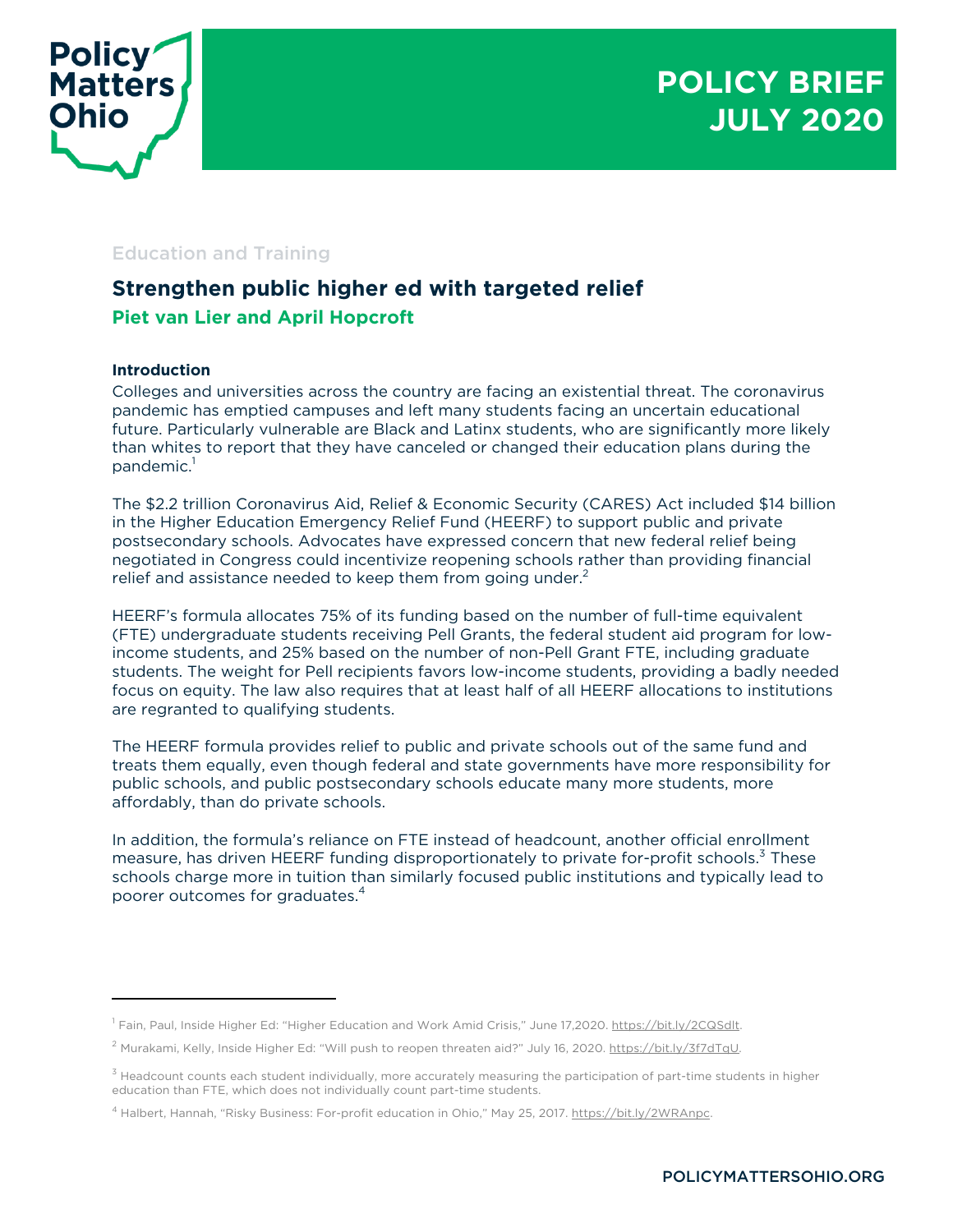

#### **Ohio cuts to public higher education**

More than three quarters (77%) of students enrolled in higher education in Ohio attend public colleges and universities, while the remaining 23% attend private institutions, both for-profit and nonprofit. 5

Ohio's response to the pandemic-related drop in revenue hit public schools hard. At the end of fiscal year 2020 the DeWine administration cut State Share of Instruction (SSI), the state's main funding mechanism for public higher education, by 3.8%, a decrease of \$77 million.<sup>6</sup> In July, the state announced an SSI cut of 4.38% to the previously budgeted amount,<sup>7</sup> a decrease of \$89 million.<sup>8</sup> Ohio also cut \$8.9 million, or 7.3%, in FY20 for the Ohio College Opportunity Grant, its main support for low-income students.<sup>9</sup>

Public colleges and universities across the state reported substantial impact from cuts in FY20, which ended June 30. SSI cuts took nearly \$15 million from Ohio State University in FY20.<sup>10</sup> The school announced plans to cut 586 jobs, and estimated a \$300 million overall loss of revenue for the year across its system, which includes Wexner Medical Center.<sup>11</sup> Ohio University, which was facing budget problems before the pandemic, lost \$6.7 million in SSI and furloughed or laid off some 340 employees, including faculty, administrators, and other staff.<sup>12</sup> Lakeland Community College lost \$781,000, laid off 37 workers and furloughed 51.<sup>13</sup>

# **Disproportionate distribution of CARES Act formula funds**

HEERF formula allocations for Ohio postsecondary schools and programs totaled \$277 million for public institutions and \$119 million for private ones.<sup>14</sup> Because the HEERF formula favors institutions that enroll more full-time students, private for-profit schools have received larger allocations than their enrollments warrant. For-profit schools enrolled less than 4% of all Ohio postsecondary students but were allocated more than 8% of formula relief in Ohio. Two-year public schools, including the state's community and technical colleges, enrolled 30% of Ohio's postsecondary students, but their allocation totaled just under 20% of the state's HEERF formula aid.<sup>15</sup>

#### According to a simulation created by the Center for American Progress that uses headcount to more equitably measure enrollment of part-time students, Ohio's public two-year

<sup>10</sup> Ohio State University: "Ohio State cuts nearly 600 jobs," June 4, 2020. https://bit.ly/3jGratO.

<sup>11</sup> Drake, Michael, Ohio State University: "Interim budget, furlough policy, compensation-increase pause, student support." June 2, 2020. https://bit.ly/3hpc9dW.

 $12$  Smola, Jennifer, Columbus Dispatch: "Ohio University cuts 200 more employees, announces furloughs and salary cuts," May 15, 2020. https://bit.ly/3jIUeAU.

<sup>13</sup> Felton, Chad: "Lakeland Community College announces staff, budget cuts," May 11, 2020. https://bit.ly/3eZnmQR.

<sup>14</sup> Miller, Ben, Center for American Progress: "How Much Money Each College Can Receive From the CARES Act," July 1, 2020. Spreadsheet with national and Ohio data available at https://ampr.gs/39q5dug.

 $15$  Ibid.

<sup>5</sup> Ohio Department of Higher Education: "Total Headcount Enrollment by Institution and by Campus: Fall Term 2008 to 2018," January 2020. https://www.ohiohighered.org/data-reports/enrollment.

<sup>6</sup> Exner, Rich: "See how much Ohio Gov. Mike DeWine is cutting funding to each college and university," May 6, 2020. https://bit.ly/3hsYtyr. Overall cuts to higher education totaled \$110 million: https://bit.ly/32JfH6K.

<sup>&</sup>lt;sup>7</sup> News and Blog, Ohio Conference of the American Association of University Professors: "ODHE Unveils FY 2021 Cuts to SSI," July 10, 2020. http://ocaaup.org/news/odhe-unveils-fy-2021-cuts-to-ssi/.

<sup>&</sup>lt;sup>8</sup> Based on state's biennial budget passed July 2020, which appropriated \$2.039 billion for SSI in FY21.

<sup>&</sup>lt;sup>9</sup> Ohio Department of Higher Education, "FY2020 SSI Reductions," May 5, 2020, https://bit.ly/2CA36s2.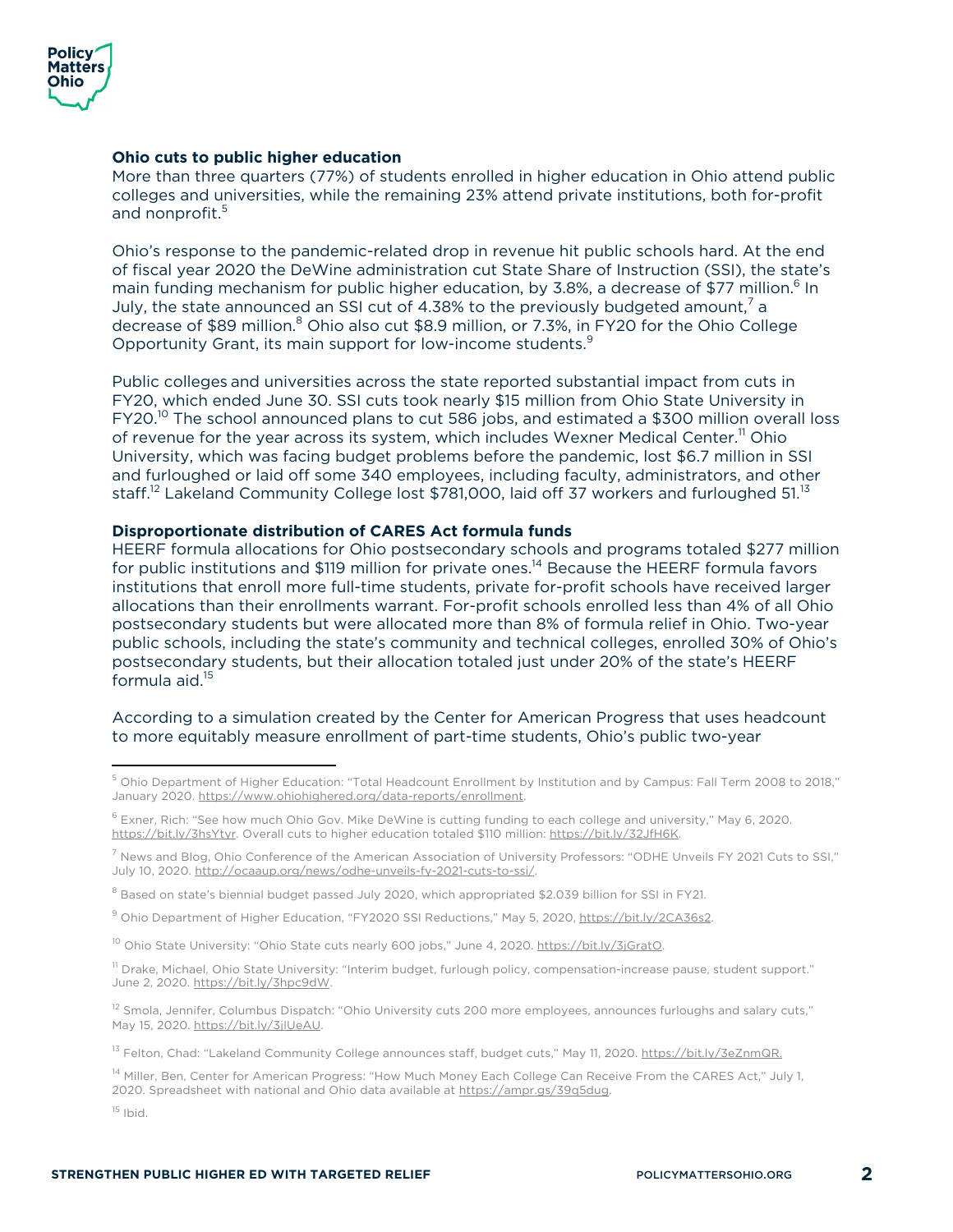institutions would have received \$40 million more using headcount than the HEERF formula allocated to them using FTE.<sup>16</sup> These schools provide an entry point for many Ohioans seeking to jumpstart their educations and careers.

Table 1 shows that, on a per-student basis, HEERF allocated more than double the formula relief to for-profit schools in Ohio than it did to all other types of schools in Ohio.

HEERF's formula has driven funds disproportionately to for-profit schools. Dogged by accusations of fraud,<sup>17</sup> these schools tend to leave graduates earning less and saddled with higher student debt than graduates of public institutions.<sup>18</sup> This is an equity issue because public schools, particularly two-year institutions, tend to enroll more students who have traditionally had less access to higher education, including Black, Latinx, and older students. One in three community college students is the first in their family to attend college, and over 40% are enrolled part-time. Ohio's for-profit schools enroll higher percentages of non-white students, at least in part because they engage in predatory recruiting of Black people who are eligible for federal and state student aid, but they serve substantially fewer students overall than do all other types of postsecondary schools in Ohio.

| Table 1                                                                                              |                         |         |                        |
|------------------------------------------------------------------------------------------------------|-------------------------|---------|------------------------|
| <b>CARES Act formula allocations have flowed disproportionately</b><br>to Ohio's for-profit colleges |                         |         |                        |
| School type                                                                                          | <b>Total allocation</b> | FTE.    | Average per<br>student |
| Private for-profit                                                                                   | \$33,313,386            | 20,392  | \$1,634                |
| Private nonprofit                                                                                    | \$85,221,368            | 125,752 | \$678                  |
| Public four-year                                                                                     | \$199,282,449           | 296,283 | \$673                  |
| Public two-year                                                                                      | \$77,798,837            | 111,502 | \$698                  |
| <b>Statewide</b>                                                                                     | \$395,616,040           | 553,929 | \$714                  |

*Source: Policy Matters calculations using CARES Act formula allocation, FTE and headcount data compiled by the Center for American Progress, found online at https://ampr.gs/2ZJhkzm.*

#### **CARES Act aid for Minority Serving Institutions**

The CARES Act allocated \$1.4 billion to support Minority Serving Institutions (MSIs).<sup>19</sup> Allocated separately from HEERF's formula distribution, this money only slightly mitigated HEERF disparities.

Ohio's \$10.8 million in MSI money was allocated to 51 MSIs, including our state's two Historically Black Colleges and Universities (HBCUs). Central State University, Ohio's public HBCU, received \$4.1 million in MSI funds; Wilberforce University, the state's private HBCU, received nearly \$900,000.<sup>20</sup>

<sup>16</sup> Ibid.

<sup>&</sup>lt;sup>17</sup> Dayton Daily News: "For-profit schools blasted for fraudulent practices," September 14, 2016. https://bit.ly/3f0VFam.

<sup>&</sup>lt;sup>18</sup> Halbert, Hannah, "Risky Business: For-profit education in Ohio," May 25, 2017. https://bit.ly/2WRAnpc.

<sup>&</sup>lt;sup>19</sup> Press Office, U.S Department of Education: "Secretary DeVos Delivers Nearly \$1.4 Billion in Additional CARES Act Relief Funds to HBCUs, Minority Serving Institutions, and Colleges and Universities Serving Low-Income Students." April 30, 2020. https://bit.ly/39mmvse.

<sup>&</sup>lt;sup>20</sup> See Allocations for Section 18004(a)(2) of the CARES Act https://bit.ly/2D3aOui.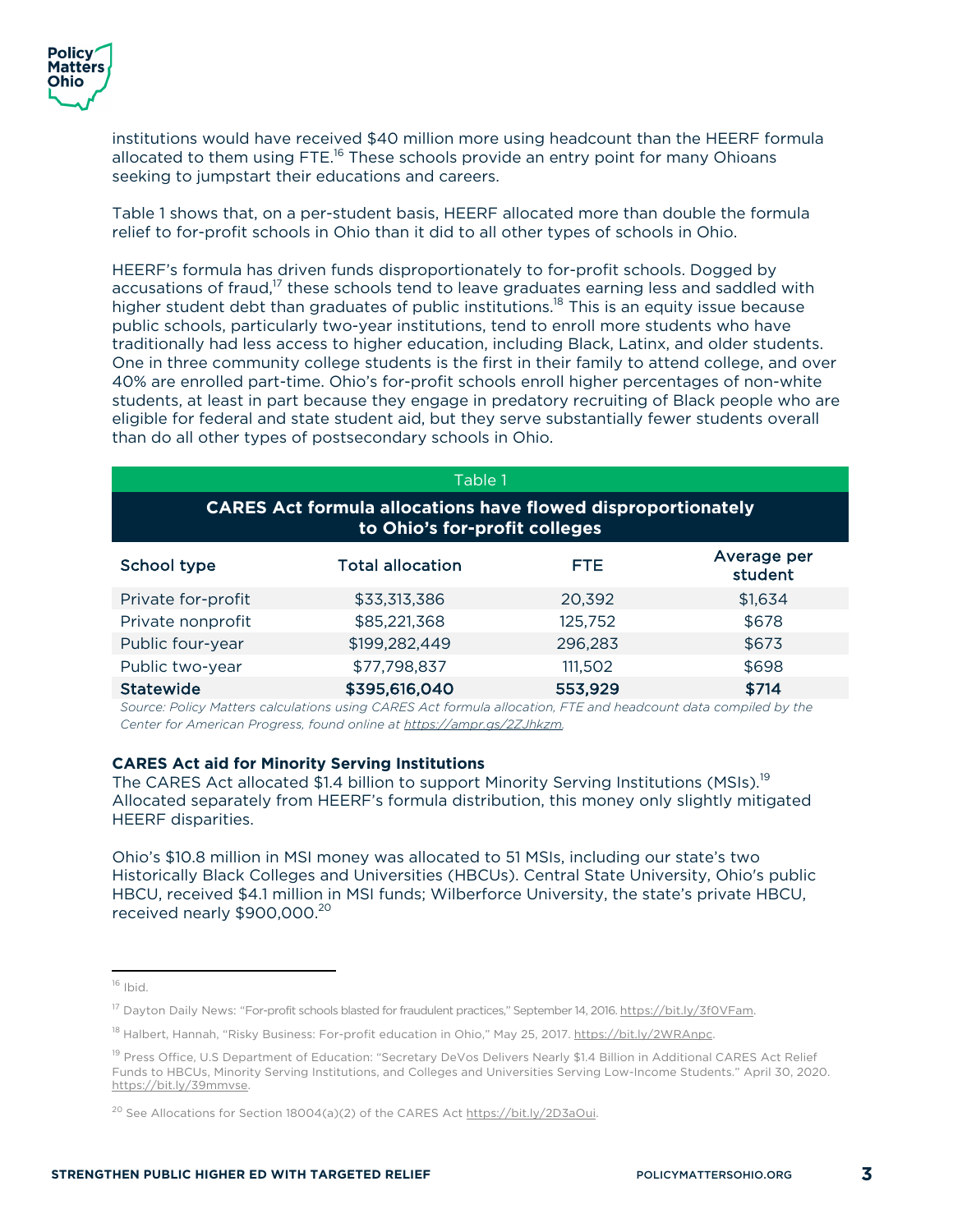

MSI funds also went to one Hispanic Serving Institution, the private Union Institute and University, and to 48 schools in the federal Title III Strengthening Institutions Program, which provides funds to expand institutional capacity to serve low-income students. Many of these schools are community colleges or technical schools, both private nonprofit and public. These funds are for remote-learning technology, grants to cover cost of attendance for eligible students, and training and operational costs.<sup>21</sup>

# **Ohio's use of discretionary CARES Act dollars**

On its own, Ohio has taken a step in the right direction by approving \$200 million of its discretionary CARES Act funds to support higher education, using a pot of money separate from HEERF. The state has divided the money into three buckets: 27% each to public and private schools and the remaining 46% to public institutions with high percentages of residential students.<sup>22</sup> Information is not yet available on which institutions will receive these funds. Although nearly half is earmarked for four-year residential schools, the approval includes language to weight headcount rather than FTE for community colleges. These funds are crucial to the short-term survival of higher education in our state and help make up for budget cuts and additional costs schools face as they move online and work to make their campuses safer even as they face a likely decline in enrollment. They do not provide a longerterm solution.

#### **Impact on Federal Work Study students**

When campuses closed in the spring, students lost more than housing, in-person classes, and social events: Many also lost on-campus jobs and wages from the Federal Work Study (FWS) program. This loss disproportionately impacts lower-income students because campus jobs are often part of FWS, which is a need-based program that allows students to earn money to pay for tuition and other expenses.

In March, the US Department of Education released guidance allowing institutions to continue making FWS payments to "disaster-affected students" under certain conditions. However, colleges aren't required to continue employing students and it is unclear if this policy will continue.

#### **Recommendations**

As with other parts of our economy and our society, the pandemic has laid bare inequities in our higher education system. That is why relief for higher education must focus first on the survival of our public higher education system, which provides the most accessible and affordable postsecondary options.

Our response to the crisis, however, also should allow for new ways to expand access and success for students who have traditionally had fewer opportunities to reach their educational goals, particularly Black, Latinx and other students of color, as well as low-income and part-time students and those who are first in their families to access postsecondary education. These recommendations are focused on creating a system that enables broader access, improved student outcomes, and deeper investment for everyone.

At the federal level, Congress must act quickly to approve a new relief package that includes support for higher education. Any aid should be structured to prioritize schools that provide an affordable entry point to higher education for students who will need education and

<sup>&</sup>lt;sup>21</sup> Press Office, U.S Department of Education on funding for HBCUs and MSIs, April 30, 2020. https://bit.ly/2CHoYl9.

<sup>&</sup>lt;sup>22</sup> Gongwer Ohio: "Relief Funds for Schools, Health Care Providers Clear Controlling Board." July 13, 2020. https://bit.ly/30MduVB. Note: These funds are separate from HEERF formula funds allocated to Ohio schools.